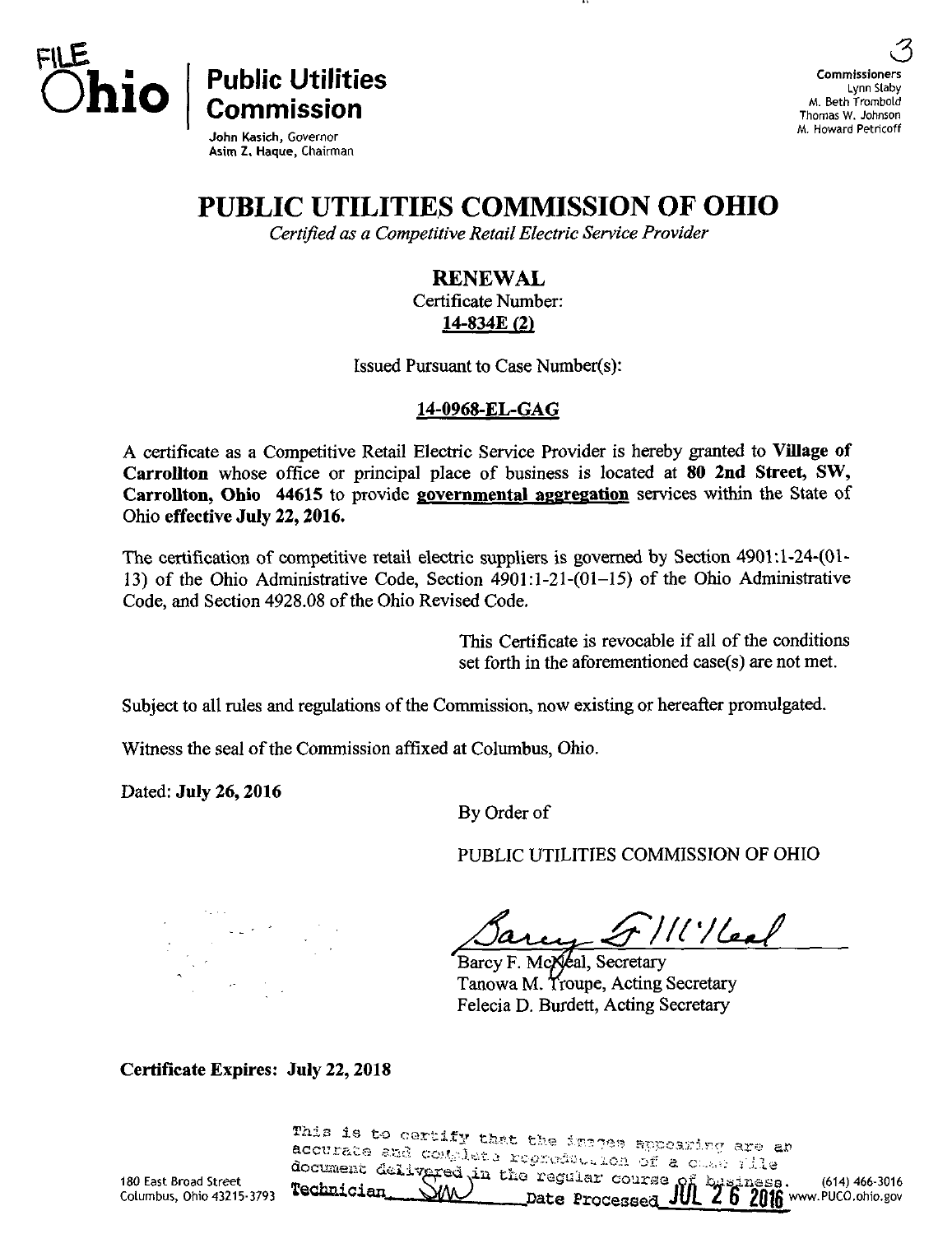## CRES AUTOMATIC CASE ACTION FORM

 $\cdots$ 

Case No. 14-0968-EL-GAG

Date Sent: 7-25-16

Effective Date of Certificate: 7-22-16

Certificate Expires: 7-22-18

Company Name and Company Name d/b/a: Village of Carrollton

 $\boxtimes$  Renewal

### Action Needed:

O Issue Certificate Number to: at (address):

 $\boxtimes$ Certified To Provide the Following Services:

| <b>Retail Generation</b><br>Aggregation<br><b>Power Marketer</b><br><b>Power Broker</b><br>Governmental Aggregation                                                       |
|---------------------------------------------------------------------------------------------------------------------------------------------------------------------------|
| $[\times]$ Renew Certificate No. 14-834E(1) to 14-834E(2)                                                                                                                 |
| Revise Certificate No.<br>to (check all applicable):                                                                                                                      |
| Reflect name change from<br>tο<br>Reflect address change from<br>to                                                                                                       |
| Add new service offering to certificate:<br><b>Retail Generation</b><br>Aggregator<br><b>Power Marketer</b><br><b>Power Broker</b><br>Natural Gas Governmental Aggregator |
| <b>Correct Administrative Error</b><br>Reflect Change of Ownership to:                                                                                                    |
| Cancel Certificate No.<br>Protect Un-redacted copies until<br>Close Case File, Case Withdrawn at Applicant's Request<br>Close Case File                                   |